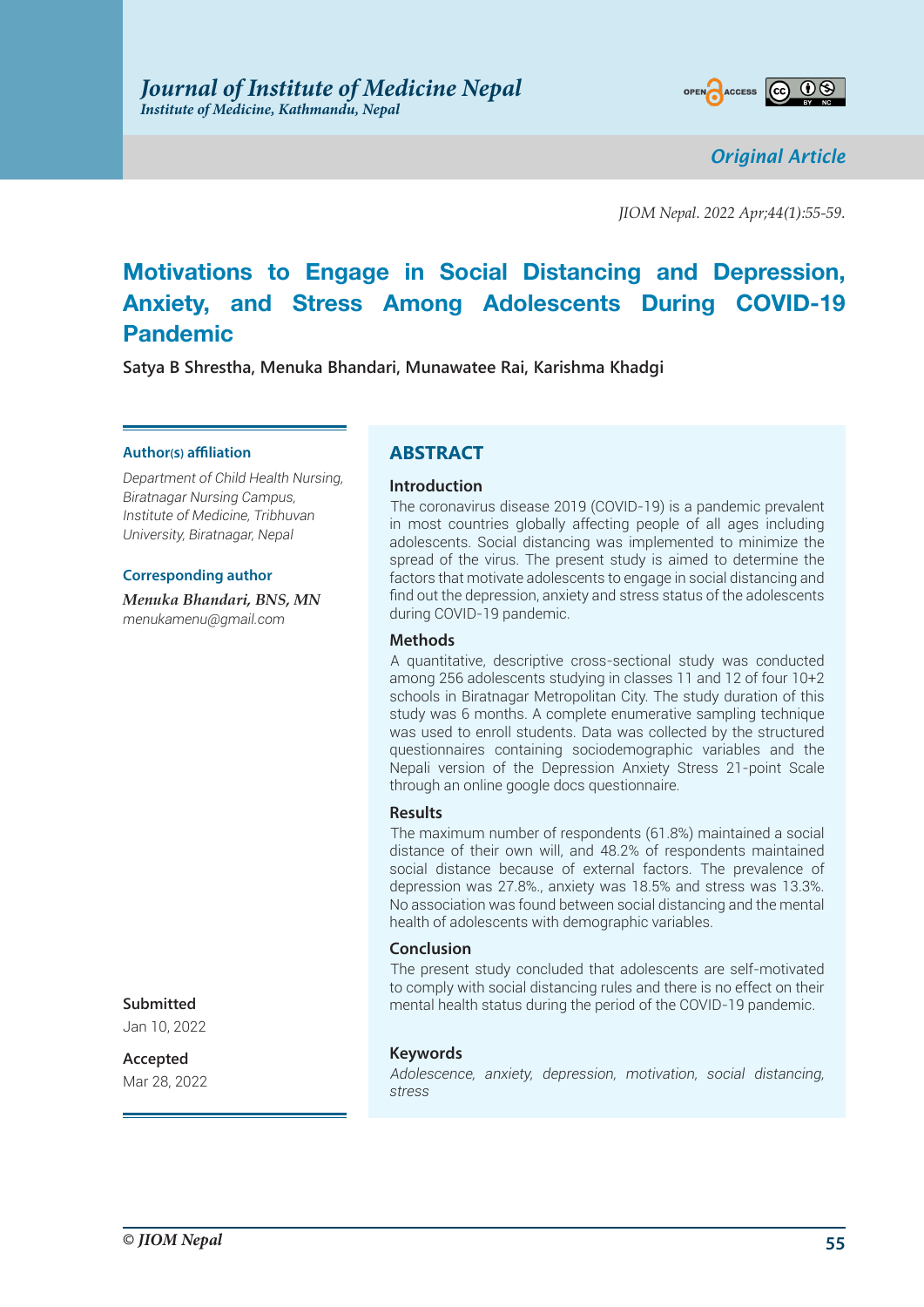# **INTRODUCTION**

The COVID-19 infection was spread to more<br>than 200 countries in less than 3 months of<br>its outbreak, affecting most countries globally.<br>People can get COVID-19 infection if they breathe in he COVID-19 infection was spread to more than 200 countries in less than 3 months of its outbreak, affecting most countries globally. droplets from a person infected with the virus. This is why it is important to stay away from others.<sup>1</sup> During the period of absence of vaccines, countries around the world implemented various forms of "social distancing" as a policy to slow the virus' spread as the aim was to keep people apart from each other by confining them to their homes in order to reduce contact rates.<sup>2</sup>

Various studies show that in epidemics, adolescents experienced feelings of loneliness, helplessness, being socially excluded and stigmatized, or separated from loved ones. It can lead to higher number of mental health issues in adolescents such as anxiety and depression because of boredom, lack of outdoor play and social isolation during lockdown as well as prolonged stress.3-6

Restrictive measures imposed a complete change on the psychosocial environment and might lead adolescents more emotionally vulnerable because at this stage they are highly social and they enjoy peer relationships. Adolescence is a developmental period characterized by expanding autonomy and greater salience of peer relationships, which may contribute to prioritizing current social distancing recommendations. The aim of the study was to assess the motivations among adolescent students to engage in social distancing and their depression, anxiety and stress status during the COVID-19 pandemic.

# **METHODS**

The study was conducted using a descriptive crosssectional quantitative research design from August 2020 to January 2021. The study was conducted in 10+2 schools of Biratnagar Metropolitan city. Ethical approval was obtained from the Institutional Review Committee of Institute of Medicine, Tribhuvan University on November 11 2020 (Ref: 126(6-11)  $E^2$  077/078. Permission to proceed with the study was obtained from the principal of the respective 10+2 schools. Informed written consent was obtained from all the participants prior to the study questionnaires.

Four schools (two public and two private) were chosen randomly and a questionnaire was administered to all the students via online google docs. The duration of data collection was two months, 256 adolescent students completed the online form and submitted. The final sample size was 256 adolescent students. Data was collected by the structured questionnaires containing sociodemographic variables and the Nepali version of the Depression Anxiety Stress 21-point Scale, which was administered through an online google doc's questionnaire with the coordination of the IT section of the respective school.

The independent variables of the study were demographic variables (sex, type of school, type of residence, socioeconomic status), motivations to engage in social distancing which included autonomous motivations (social responsibility, avoid others sick, avoid personal sick, prefer stay home) and controlled motivation (lockdown, parents' rules, no alternatives, friends said i should, avoid judgment, social media influences) on the other hand the dependent variables of the study was social distancing and mental health status of the adolescents.

Modified Kuppuswamy's Socioeconomic Status Scale in the Context of Nepal was used to calculate the socioeconomic status of the family of adolescents. The mental status was assessed using DASS21. The responses were expressed as Never=0, Sometimes=1, Often=2, and Almost Always=3. The total score of DASS21 ranges from 0-63. Subscale scores for depression, anxiety, and stress were summed as per the DASS 21 manual. The obtained score was multiplied by 2 to calculate the severity of the symptoms. The scores were reported as means and standard deviations. DASS scores were then categorized as 'normal,' 'mild,' 'moderate,' 'severe' and 'extremely severe' as per the DASS manual.<sup>7</sup> The engagement in social distancing was classified as engaged for those responses with "a lot" and "great deal" on the other hand, not engaged for those responses with "a little" and "somewhat".

The collected data were imported to Google Sheets, filtered for completeness, and coded into Microsoft EXCEL sheet at different stages in the process of data analysis so as to suit the particular statistical test. The final data was interpreted by using descriptive and inferential statistics. Descriptive statistics (frequency, percentage, mean and standard deviation) was used to describe the sociodemographic variables). The associations between the variables were analyzed with Chi-square and reported as Odds Ratio with 95% Confidence Intervals (CIs). All the statistical analyses were carried out with IBM SPSS Statistics version 22.0.

# **RESULTS**

The socio-demographic characteristics of respondents showed that 34.8% of the respondents were of age 17 years with a median age of 17 and an interquartile range of 2. The majority of respondents were boys (70.3%), and more than half (60.2%) of the respondents were residing in urban areas. Similarly, most of the respondents (58.2%) were studying in grade 11. Likewise, 64.8% were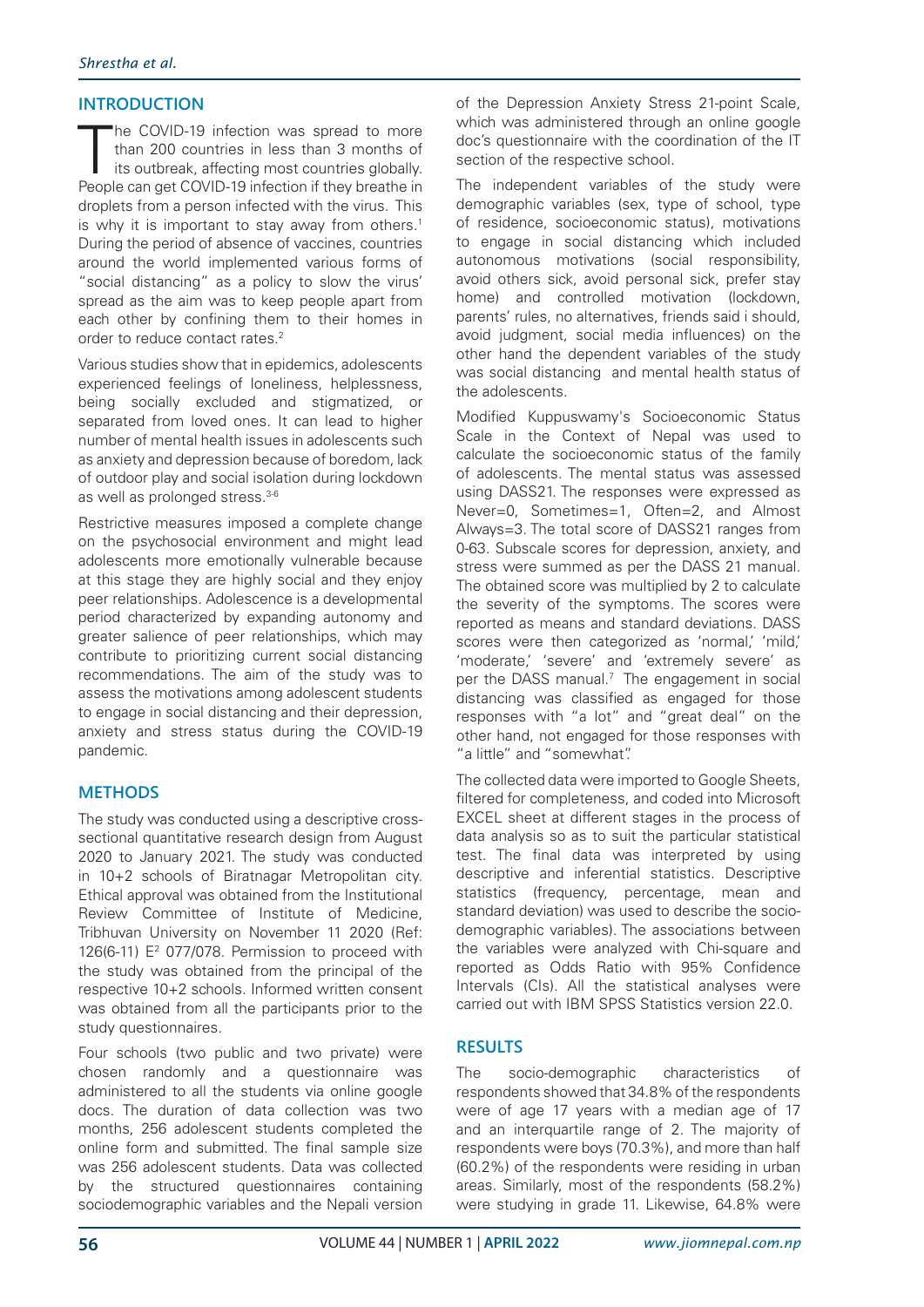| respondents (n=256)             |            |  |  |
|---------------------------------|------------|--|--|
| Variables                       | Number (%) |  |  |
| Age in Years                    |            |  |  |
| 15                              | 24 (9.4)   |  |  |
| 16                              | 41 (16)    |  |  |
| 17                              | 89 (34.8)  |  |  |
| 18                              | 69 (27)    |  |  |
| 19                              | 33 (12.9)  |  |  |
| 17<br>Median age                |            |  |  |
| IOR<br>2                        |            |  |  |
| 0.91<br>P-value of Shapiro-Wilk |            |  |  |
| Sex                             |            |  |  |
| Boy                             | 180 (70.3) |  |  |
| Girl                            | 76 (29.7)  |  |  |
| Place of residence (area)       |            |  |  |
| Rural                           | 102 (39.8) |  |  |
| Urban                           | 154 (60.2  |  |  |
| Grade                           |            |  |  |
| 11                              | 149 (58.2) |  |  |
| 12                              | 107 (41.8) |  |  |
| Type of School                  |            |  |  |
| Private                         | 166 (64.8) |  |  |
| Public                          | 90 (35.2)  |  |  |
| Socioeconomic status            |            |  |  |
| Lower class                     | 161 (62.6) |  |  |
| Upper class                     | 95 (37.5)  |  |  |

| Table 1. Socio-demographic characteristics of |  |
|-----------------------------------------------|--|
| respondents ( $n=256$ )                       |  |

| Variables                                        | Responses                                                      | Number (%)                                    |
|--------------------------------------------------|----------------------------------------------------------------|-----------------------------------------------|
| Meaning of social<br>distancing                  | At least 0.5 m<br>At least 1 m<br>At least 2 m<br>At least 3 m | 3(1.2)<br>59 (23)<br>131 (51.2)<br>6(24.6)    |
| Practicing<br>engagement in<br>social distancing | A little<br>Somewhat<br>A lot<br>A great deal                  | 22(8.6)<br>102 (39.8)<br>86 (33.6)<br>46 (18) |

| Table 4. Depression, anxiety and stress status of |
|---------------------------------------------------|
| respondents ( $n=256$ )                           |

| <b>Mental Health</b><br><b>Status</b> | Depression | Anxiety    | <b>Stress</b> |
|---------------------------------------|------------|------------|---------------|
| Normal                                | 185 (72.2) | 209 (81.5) | 220 (85.7)    |
| Mild                                  | 36(14.1)   | 15(5.9)    | 17(6.6)       |
| Moderate                              | 25(9.8)    | 23(9)      | 12(4.7)       |
| Severe                                | 6(2.3)     | 4(1.6)     | 4(1.6)        |
| Extremely                             |            |            |               |
| severe                                | 4 (1.6)    | 5(2)       | 1 $(4)$       |

studying in private schools. Moreover, 62.6% of respondents belong to lower class socioeconomic status (Table 1).

Maximum respondents opted for the social distancing at least 2 meters which is approximately 6 feet. There was a minimal difference in respondents engaging in somewhat (39.8%) and a lot (33.6%) of social distancing. Only a few respondents (8.6%) were involved in a little amount of social distancing (Table 2).

The maximum number of respondents (61.8%) maintained a social distance of their own will, 23.0% felt it was social responsibility and 10.1% of respondents maintained it as they did not want to fall sick. On the other hand, 48.2% of respondents maintained social distance because of external factors, 8.3% as the influence of social media and 7.8 because their parents have said so. (Table 3).

The maximum score of depression was 36 with a median score of 4 and IQR 8. the Shapiro-Wilk p-value was 0.86. The anxiety subscale ranged from 0-38 with a median score of 6 and IQR of 10. Anxiety subscale scores had lower values of median and IQR (2, 6 respectively) and ranged from 0-22. The prevalence of mental health status of respondents based on the DASS21 subscale was mild depression 14.1%, and 1.6% had extremely severe depression. Similarly, 9% had moderate only 1.6% had severe anxiety. Likewise, 6.6 % of respondents had mild and 0.4% had extremely severe stress. (Table 4).

*Table 3. Motivations for social distancing (n=256)*

| <b>Motivation</b> | <b>Responses</b>                   | Number (%) | Percent of cases |
|-------------------|------------------------------------|------------|------------------|
| Autonomous        | It is socially responsible         | 182 (23.0) | 71.4%            |
| motivations       | I don't want others to get sick    | 110 (13.9) | 43.1%            |
| $(61.8\%)$        | don't want to personally get sick  | 80 (10.1)  | 31.4%            |
|                   | prefer to stay at home anyway      | 116(14.7)  | 45.5%            |
| Controlled        | My parents are making me           | 62 (7.8)   | 24.3%            |
| motivations       | My state/city is on lockdown       | 61(7.7)    | 23.9%            |
| $(38.2\%)$        | There is nothing else going on     | 50(6.3)    | 19.6%            |
|                   | My friends told me I should        | 20(2.5)    | 7.8%             |
|                   | I don't want to be socially judged | 44(5.6)    | 17.3%            |
|                   | Influence of social media          | 66 (8.3)   | 25.9%            |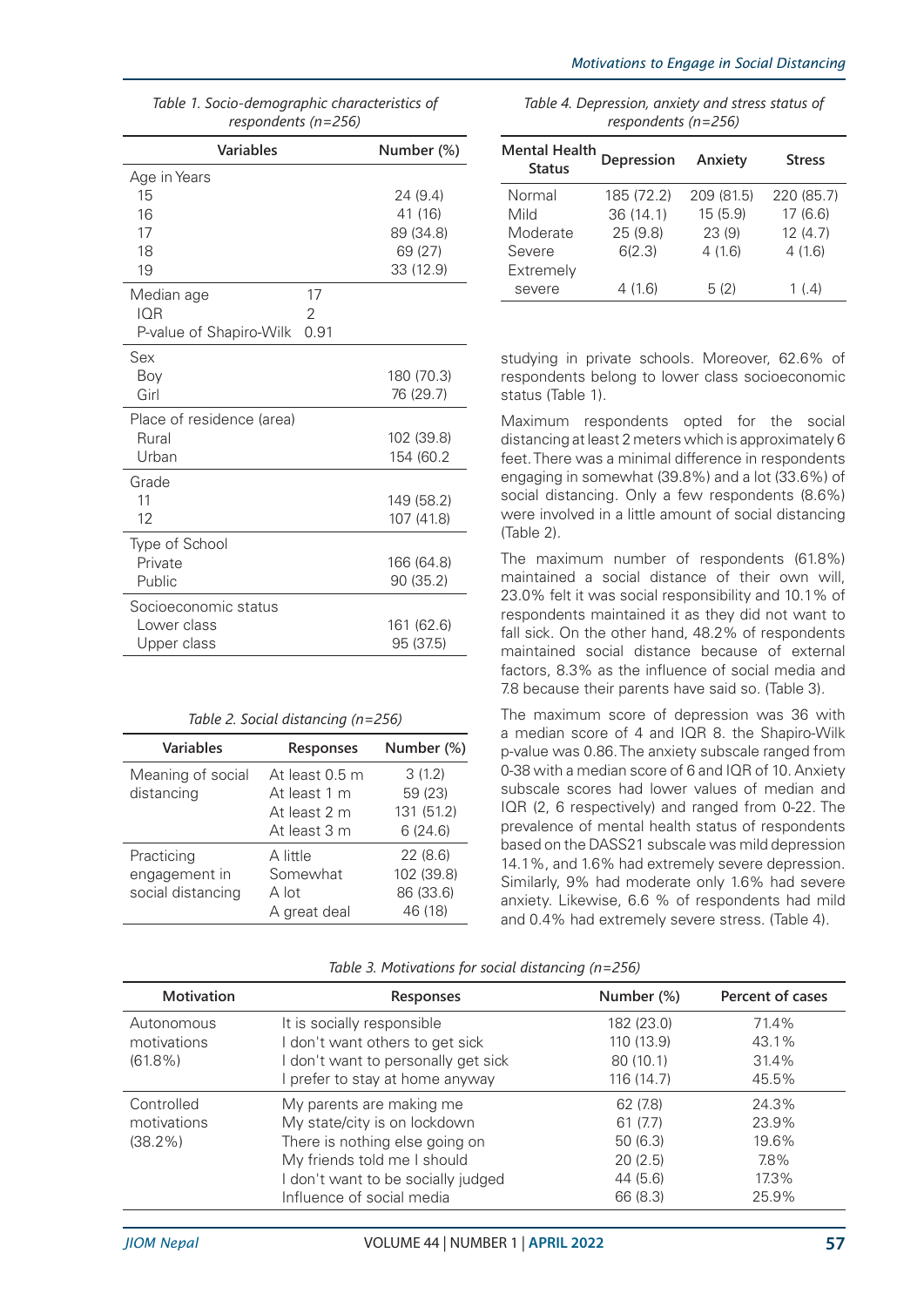| Table 5. Association between variables and social |
|---------------------------------------------------|
| distancing ( $n = 256$ )                          |

| Social distancing                                     |                        |                         |         |
|-------------------------------------------------------|------------------------|-------------------------|---------|
| Variables                                             | Engaged<br>n (%)       | Not<br>engaged<br>n (%) | p-value |
| Sex<br>Boy<br>Girl                                    | 88 (48.9)<br>36 (47.4) | 92(51.1)<br>40 (52.6)   | 0.89    |
| Place of<br>residence<br>Rural area<br>Urban          | 51 (50.0)<br>73 (47.4) | 51 (50.0)<br>81 (52.6)  | 0.39    |
| Socioeconomic<br>status<br>Lower class<br>Upper class | 51 (51.0)<br>73 (46.8) | 49 (49.0)<br>83 (53.2)  | 0.30    |
| Type of school<br>Private<br>Public                   | 82 (49.4)<br>42 (46.7) | 84 (50.6)<br>48 (53.3)  | 0.39    |

No association was observed between demographic variables and social distancing. Similarly, there is no significant association between demographic variables and mental health status Likewise, there was no association between respondents' engagement in social distancing and their motivation in maintaining social distancing and no association between mental health status and their engagement in social distancing (Table 5 and 6).

# **DISCUSSION**

A total of 256 adolescent students were virtually assessed for their motivations for engaging in social distancing and their depression, anxiety, and stress status. The adolescents ranged from 15 to 19 years with a median age of 17 (IQR 2); most of them (70.3%) were boys. Most of the respondents reported that the idea of 2 meters may be because the government pushed forward social distancing as the practice of maintaining at least 6 feet distance from one's co-workers, neighbors, friends, and family, or isolating oneself while avoiding social, religious, political, and any other type of gathering.<sup>8</sup>

The engagement in social distancing was found to be somewhat satisfactory as 33.6% of the respondents were practicing a lot of social distancing which was similar to a study done by Oosterhoff, Palmer, Wilson and Shook.<sup>9</sup> in their study most youths were engaging in social distancing a lot (26.9%) or a great deal (56.6%), with fewer youth engaging in social distancing somewhat (13.0%) or a little (3.5%).

In the present study, more than half of the respondents 61.8% were self-motivated to maintain

| Table 6. Association between motivation and  |  |
|----------------------------------------------|--|
| depression, anxiety and stress ( $n = 256$ ) |  |

|                          | Engagement             |                        |         |
|--------------------------|------------------------|------------------------|---------|
| <b>Motivations</b>       | Not<br><b>Engaged</b>  | Engaged                | p-value |
| Autonomous<br>Controlled | 69 (43.7)<br>55 (56.1) | 89 (56.3)<br>43 (43.9) | 0.35    |

social distance. On the other hand, the remaining 38.2 % of respondents, social distancing due to some controlled motivations. Similar finding was presented in a study by Oosterhoff. There was no association found between sex, socio-economic status, type of school and place of residence, and social distancing, a similar finding was reported in the study by Oosterhoff.<sup>9</sup>

The present study reported that 27.8% were presented with depressive symptoms, 18% reported anxiety symptoms, and 13.3% were presented with stress symptoms based on the DASS21 scale. A study was done at Imphal, Manipur among 830 higher secondary school students to assess depression, anxiety, and stress and reported nearly similar findings with the prevalence of depression, anxiety, and stress being 19.5%, 24.4%, and 21.1%, respectively.10 There was a significant relationship between sex and mental health status in the study, in contrast, there was no association between sex and mental health status in the present study.

A cross-sectional study among adolescents aged 17-19 in Kashmir resulted in the prevalence of depression, anxiety, and stress found to be 40%,50%, and 37.5% respectively which was higher than the prevalence in the present study.<sup>11</sup> The prevalence of higher psychiatric morbidity may be due to continuing conflict in Kashmir over the last 18 years. There was no association found between social distancing and depression, anxiety, and stress in the present study, Oosterhoff et. al. also reported that there was no association between social distancing engagement and depression, anxiety, and stress in adolescents.<sup>9</sup>

# **CONCLUSION**

The present study concluded that a greater number of adolescents were presented with depression than anxiety and stress symptoms. Furthermore, adolescents are self-motivated to comply with social distancing rules and it does not affect their mental health status. In the present study, motivating factors for adolescents are assessed, self-motivating strategies could be implicated to motivate adolescents for their involvement in different causes.